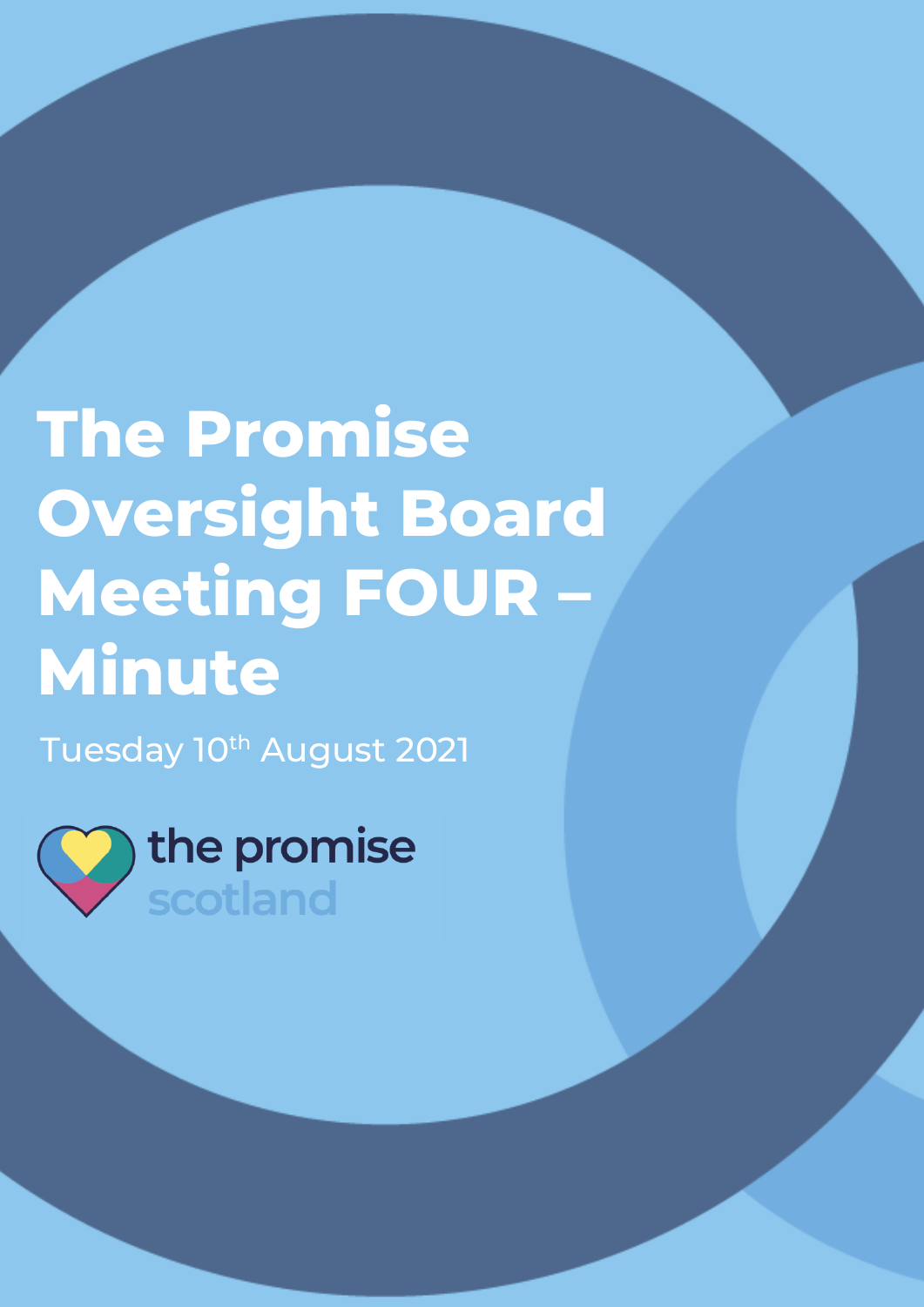

## **The Promise Scotland Oversight Board Meeting FOUR – 10th August 2021**

MINUTE

| <b>Attendees:</b>               |                                    |  |
|---------------------------------|------------------------------------|--|
| Fiona Duncan                    | Oversight Board Chair              |  |
| <b>Ashley Cameron</b>           | <b>Oversight Board Member</b>      |  |
| Carrie McLaughlan               | Oversight Board Member             |  |
| David Anderson                  | Oversight Board Member             |  |
| Euan Currie                     | Oversight Board Member             |  |
| Ewan Aitken                     | Oversight Board Member             |  |
| Dr Helen Whincup                | <b>Oversight Board Member</b>      |  |
| lain MacRitchie                 | Oversight Board Member             |  |
| Jemma Kerr                      | Oversight Board Member             |  |
| Kezia Dugdale                   | Oversight Board Member             |  |
| Maria McGill                    | Oversight Board Member             |  |
| Prof Morag Treanor              | Oversight Board Member             |  |
| Neil Squires                    | Oversight Board Member             |  |
| Dr Patricia Watts               | <b>Oversight Board Member</b>      |  |
| <b>Ruth Glassborow</b>          | Oversight Board Member             |  |
| Ryan McCuaig                    | Oversight Board Member             |  |
| Taliah Drayak                   | Oversight Board Member             |  |
| <b>Tracey McFall</b>            | Oversight Board Member             |  |
| <b>Apologies:</b>               |                                    |  |
| Anna Fowlie                     | <b>Oversight Board Member</b>      |  |
| Jasmin-Kasaya Pilling           | Oversight Board Member             |  |
| <b>Sharon McGhee</b>            | Oversight Board Member             |  |
| In attendance from The Promise: |                                    |  |
| Fi McFarlane                    | Head of Oversight                  |  |
| Mhairi Glen                     | Finance and Admin Officer (minute) |  |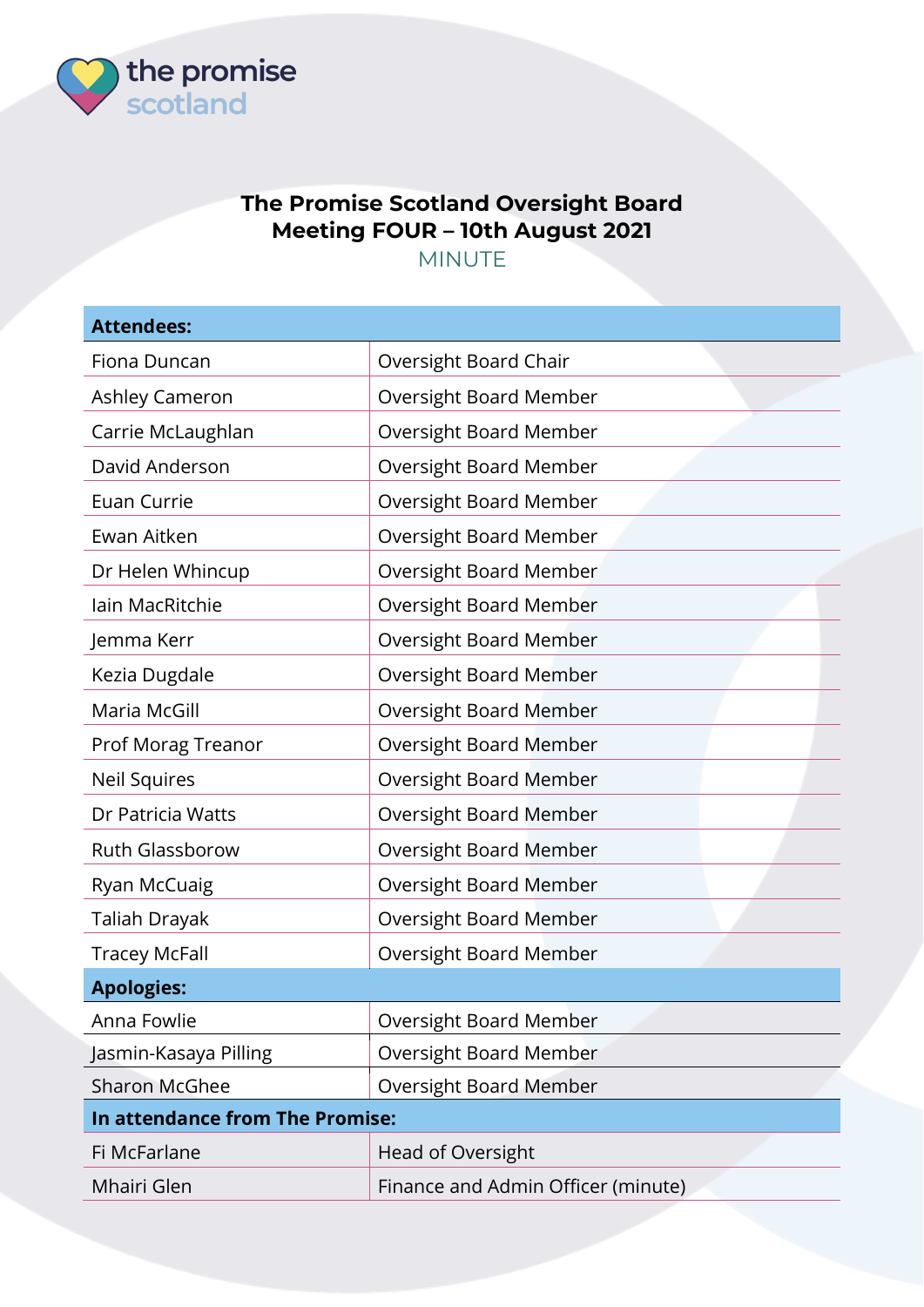

| <b>Claire Stuart</b> | Head of Evidence                |
|----------------------|---------------------------------|
| Jackie Brock         | Interim Chief Operating Officer |

| <b>Minute of Meeting:</b> |                                                                                                                                                                                                                                                                                                                                                                                                                                                                                                                                                                                                                                                                                                                   |  |
|---------------------------|-------------------------------------------------------------------------------------------------------------------------------------------------------------------------------------------------------------------------------------------------------------------------------------------------------------------------------------------------------------------------------------------------------------------------------------------------------------------------------------------------------------------------------------------------------------------------------------------------------------------------------------------------------------------------------------------------------------------|--|
| $11:00 - 11:05$           | 1. Welcome<br>Fiona welcomed and thanked everyone, before going through the<br>$\bullet$<br>focus of Meeting FOUR. This was followed by discussion about the<br>next meeting hopefully being held face-to-face.                                                                                                                                                                                                                                                                                                                                                                                                                                                                                                   |  |
| 11:05 - 11:50             | 2. Minutes and actions from previous meeting<br>Fiona went through the draft minute from the May meeting page by<br>$\bullet$<br>page for approval. The Board reviewed actions against the matters<br>arising log.<br>The Board discussed the Scottish Government consultation on a<br>Õ<br>National Care Service, focusing on the 'initial thoughts' paper that<br>had been circulated in advance. A programme of work to devise an<br>evidence-base to inform the consultation response position was<br>outlined, noting that this response would be made on behalf of The<br>Promise Scotland and not The Promise Scotland's Oversight Board -<br>in keeping with their respective roles and responsibilities. |  |
| 12:00 - 12:20             | 3. Change Programme ONE - the feedback loop<br>There was a short presentation on the engagement process that<br>informed the development of Change Programme ONE<br>The Board discussed the targeted engagement with primary<br>$\bullet$<br>stakeholders focusing on what must to change first / most, by who<br>and when. The engagement had been structured around a profile of<br>what is known and a set of questions for each organisation. Post-<br>engagement, these were analysed individually and collectively and<br>became the content of Change Programme ONE, alongside The<br>Promise Scotland's assessment of progress being made.                                                                |  |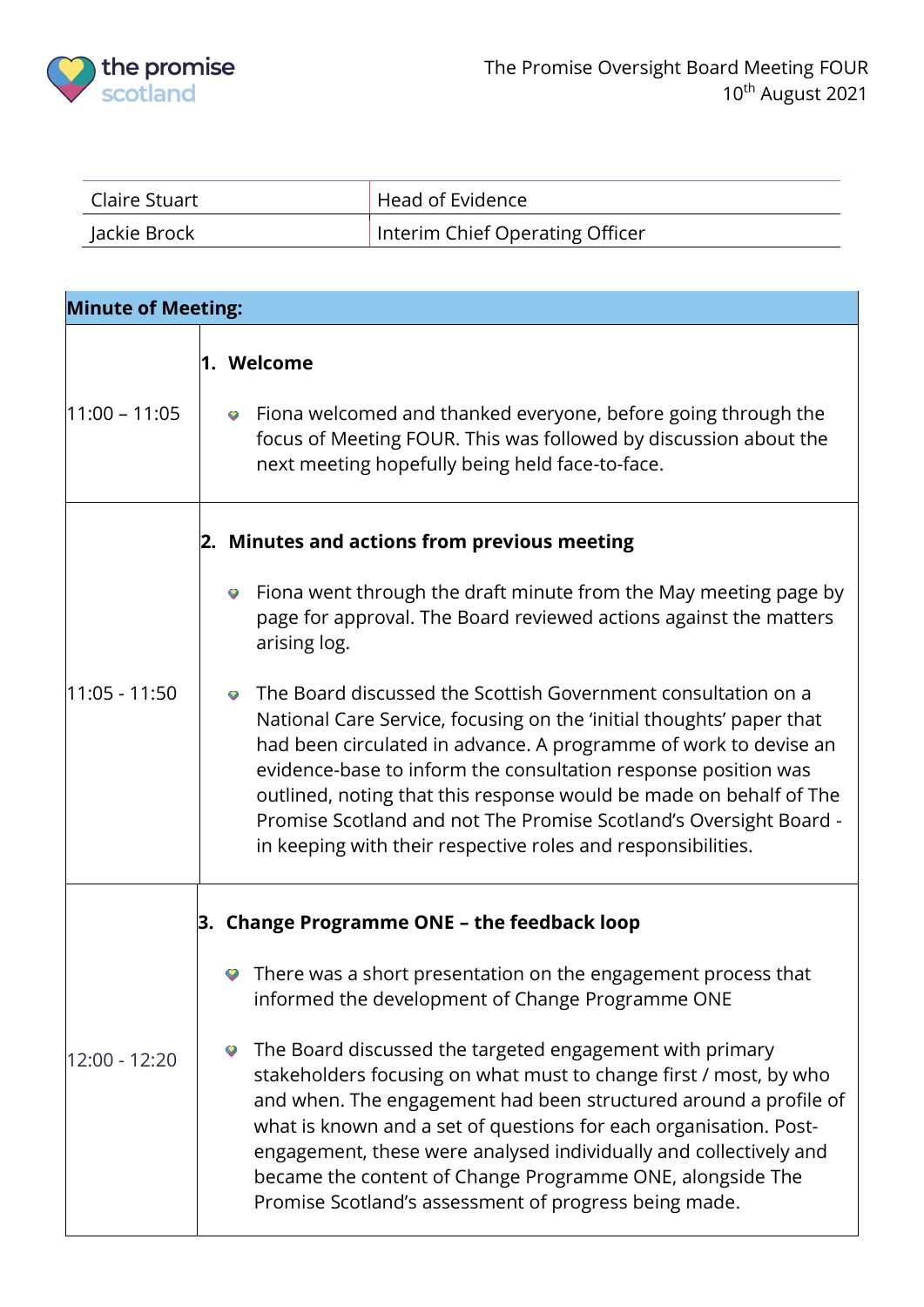

|             | 4. Change Programme ONE - measuring change                                                                                                                                                                                                                                                                                         |
|-------------|------------------------------------------------------------------------------------------------------------------------------------------------------------------------------------------------------------------------------------------------------------------------------------------------------------------------------------|
|             | • There was a short presentation on the context, challenges and<br>obstacles of data collection and what The Promise Scotland is doing<br>to remedy this with The Promise Data Map, covering its different<br>elements:                                                                                                            |
|             | Audit Existing Work and Similar Approaches: What did the<br>Independent Care Review hear about the matters? What's<br>been done already that can be leveraged?<br><b>Build Information Mapping Model: Using what matters to</b><br>children and families as the starting point                                                     |
|             | Map key 'data holder' stakeholders: Who is currently<br>collecting data and how does it fit with what matters to<br>children and families?                                                                                                                                                                                         |
|             | Design Collection Methodology: How should data be<br>collected so that what matters to children and families is<br>captured and mapped?<br><b>Design &amp; Build Capture Tool:</b> Designing and building a new<br>framework to do that                                                                                            |
| 12:20-12:40 | <b>Iterative User Testing:</b> Testing the new framework and<br>adjusting it<br>Sustainability Plan: growing and embedding it                                                                                                                                                                                                      |
|             | It was noted that there is a parallel piece of work currently underway<br>by Scottish Government to develop a Children, Young People and<br>Families Outcomes Framework that will sit under the National<br>Performance Framework. Links have been made to ensure these<br>initiatives are complementary, share learning and data. |
|             | • The Board discussed The Promise Data Map work programme and<br>timeline, noting it is due to conclude in July 2022, with milestones and<br>deliverables on the way.                                                                                                                                                              |
|             | The Board discussed the current difficulties in relation to measuring<br>what matters to children and families in relation to current data sets,<br>in particular noting the gap between some organisation's public<br>statements to #KeepThePromise and the reality.                                                              |
|             | • There was discussion around measuring change being underpinned<br>by listening, socialising and analysing, not just reporting, and that<br>data and evidence needs to be accessible to all people, not just those<br>who have analytical skills / responsibility.                                                                |